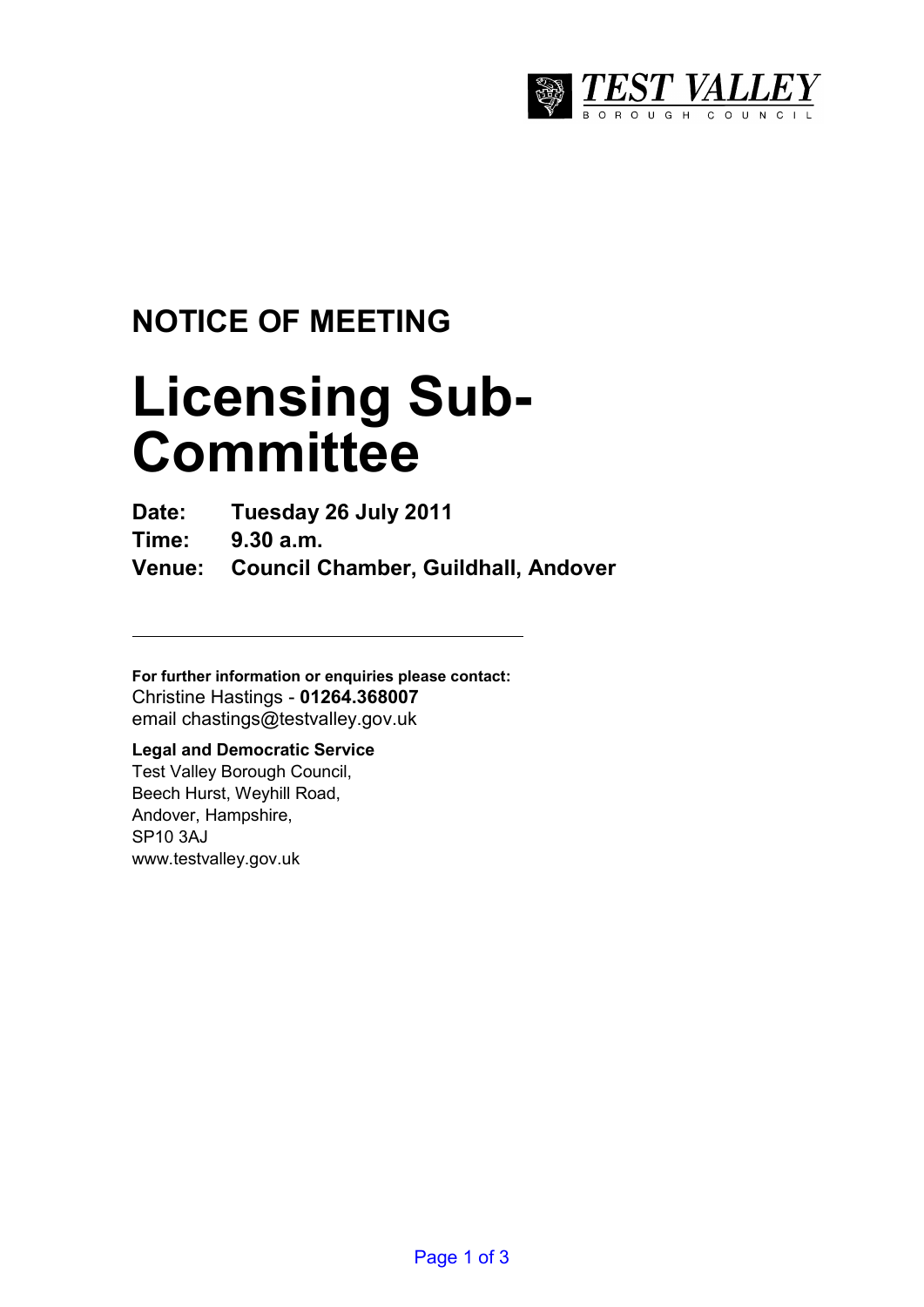#### **Membership of Licensing Sub-Committee**

#### **MEMBER WARD**

| Councillor J Anderdon      | Chilworth, Nursling & Rownhams |
|----------------------------|--------------------------------|
| Councillor A Hope          | Over Wallop                    |
| <b>Councillor A Tupper</b> | North Baddesley                |

In the event of a member selected becoming unavailable, the Head of Administration is authorised to select a replacement from the membership of the Licensing Committee.

#### **LICENSING SUB-COMMITTEE PROCEDURE NOTES**

Representations have been received about an application under the Licensing Act 2003 and a meeting of the Licensing Sub-Committee will be held, details as above, to determine the application.

Copies of the representations are enclosed with this notice.

The applicant, and those responsible authorities and interested parties that have made representations may attend the meeting. They may be assisted or accompanied by other parties. They may call other persons to appear at the hearing only if they give notice to the licensing authority no later than five working days before the day of the hearing. Hearings are usually heard in public.

The above parties will have the opportunity to address the Sub-Committee and (if given permission by the Sub-Committee) will be able to question any other party.

If any party does not attend, the Sub-Committee may still consider the matter in their absence. If they do not attend, the Sub-Committee will still consider any application or representations that those parties have made.

The hearing will be conducted in accordance with the Licensing Sub-Committee Procedure Rules enclosed with this notice.

You may contact the Licensing Section on 01264 368013 for further advice.